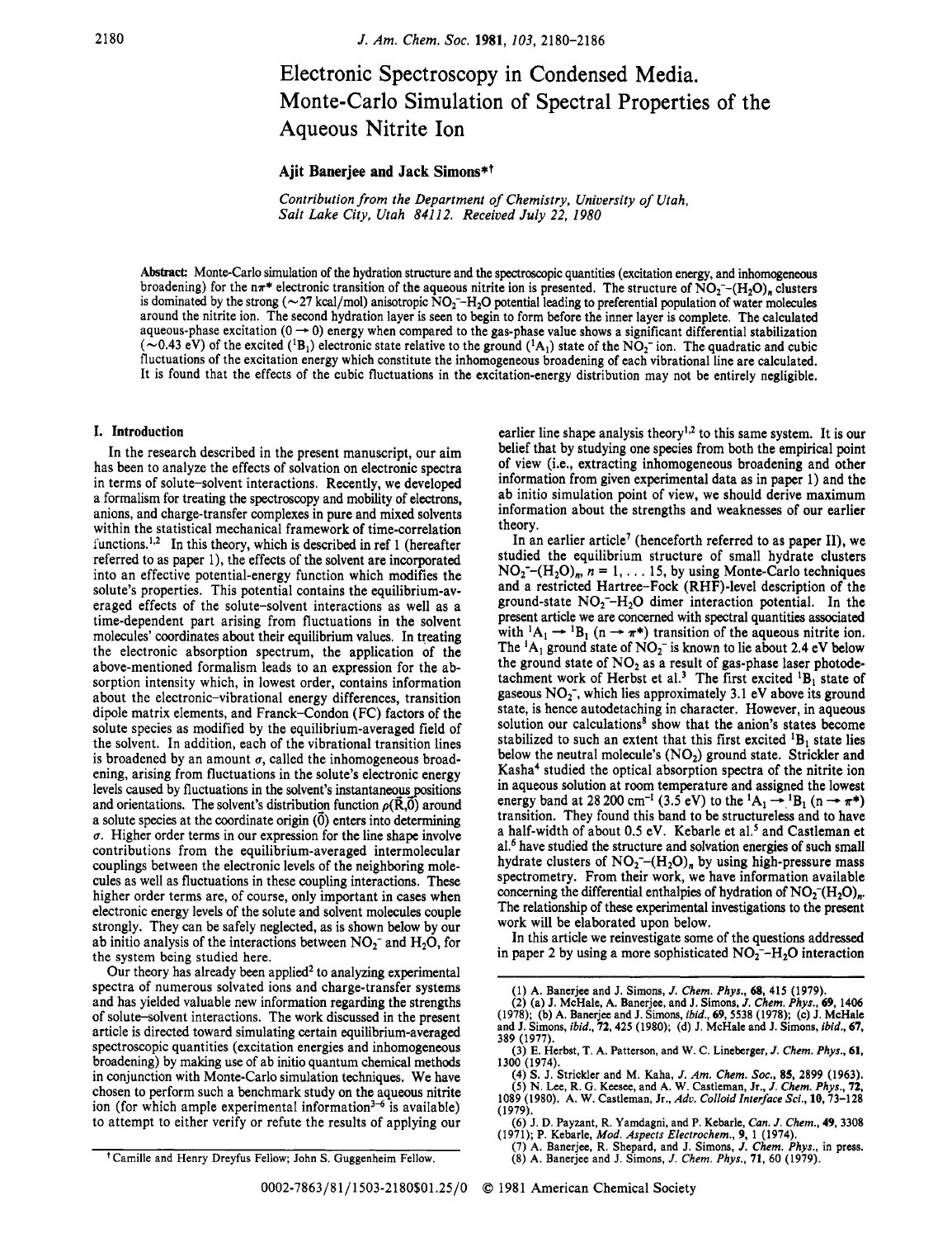#### *Electronic Spectroscopy in Condensed Media*

potential, and we attempt to simulate the equilibrium-averaged potential, and we attempt to simulate the equilibrium-averaged<br>excitation energy corresponding to the  $0 \rightarrow 0$  vibrational transition<br>(the band origin) as well as the second, and third order fluctuations (the band origin) as well as the second- and third-order fluctuations in this excitation energy. The second-order energy fluctuation gives rise to a (Gaussian) inhomogeneous broadening, whereas the third-order fluctuation gives an estimate of how skewed the excitation-energy distribution **fs.** The method which we have adopted can be briefly summarized as follows. The aqueous nitrite ion is simulated by successively larger clusters of water molecules surrounding a nitrite ion:  $NO_2^--(H_2O)_n$ . The cluster size *n* is taken to be large enough to guarantee that the equilibrium-averaged excitation energy and inhomogeneous broadening are stable (nonvarying). The ground- and excited-electronic states of the clusters are calculated by using, within a pairwise additive energy approximation, the results of ab initio configuration-interaction (CI) calculations on the  $NO_2^-$ -H<sub>2</sub>O dimer and Clementi's<sup>9</sup> H<sub>2</sub>O-H<sub>2</sub>O CI dimer potential. Monte-Carlo techniques are then used both to simulate the equilibrium spatial distributions of the solvent molecules in the presence of a ground-state  $NO<sub>2</sub>$  ion and to permit the computation of the equilibrium-averaged excitation energy and its fluctuations. By employing the excited-state  $NO<sub>2</sub>(n\pi*)-H<sub>2</sub>O$  interaction potential to compute the equilibrium distribution of the solvent molecules around  $NO<sub>2</sub>^-(n\pi^*)$ , we could, of course, simulate the electronic fluorescence spectrum of  $NO<sub>2</sub>$ . We have not carried out this straightforward simulation because of the absence of experimental derivatives of such fluorescence in  $NO<sub>2</sub><sup>-</sup>(aq)$ . In the next section of this paper, we discuss the CI procedure used to obtain the  $NO_2^-$ -H<sub>2</sub>O interaction and present a brief analysis of the resulting intermolecular potential. In section I11 we discuss the results of our Monte-Carlo simulations of the solvent structure around  $NO_2^-$  as well as the distribution of electornic excitation energies. **In** section IV these results are summarized and our concluding remarks are made.

### **11.** Calculation of the Ground and  $(n\pi^*)$  Excited States of  $NO_2^--(H_2O)_n$

The energies of the ground and excited electronic states of  $NO_2^--(H_2O)_n$  when partitioned into one-body, two-body, etc., interactions have the form

$$
E^{0}(\text{NO}_{2}^{--}(\text{H}_{2}\text{O})_{n}) = (E^{0}_{\text{NO}_{2}^{-}} + \sum_{i}^{n} E_{i}) +
$$
  

$$
(\sum_{i}^{n} E^{0}_{\text{NO}_{2}^{-},i} + \sum_{i < j} E_{ij}) + (\sum_{i < j} E^{0}_{\text{NO}_{2}^{-},ij} + \sum_{i < j < k} E_{ijk}) + \dots (1)
$$

and

$$
E^*(\text{NO}_2^{\text{-}}(\text{H}_2\text{O})_n) = (E^*\text{NO}_2^{\text{-}} + \sum_{i}^{n} E_i) +
$$
  

$$
(\sum_{i}^{n} E^*\text{NO}_2^{\text{-}}_{i} + \sum_{i < j} E_{ij}) + (\sum_{i < j} E^*\text{NO}_2^{\text{-}}_{i}j + \sum_{i < j < k} E_{ijk}) + \dots (2)
$$

Here,  $E_{NO_2^-}$  and  $E_{NO_2^-}$  represent the ground- and excited-state energies of the isolated  $NO_2^-$  ion.  $E^0_{NO_2^-}$  and  $E^*_{NO_2^-}$  refer to the interaction energies of the *i*th water molecule with the groundor excited-state anion, *Ei* represents the energy of the ith isolated water solvent molecule, and  $E_{ij}$  represents the pair interaction between solvent molecules i and *j.* In writing these expressions we assume that the solvent water molecules are unchanged when the system is electronically excited, which permits us to use the same pair potential  $(E_{ii})$  in the ground- and excited-state energy expressions. This is, of course, an assumption whose validity is strongly supported by our observations (see below) that the  $n\pi^*$ excitation event is highly localized on the  $NO<sub>2</sub><sup>-</sup>$  ion for thermally accessible geometries. Clementi9 and others have found that three-body (and higher) interactions are generally small  $(\sim 10\%$ of the hydration energy) for ion-water systems. Therefore, we choose to approximate the cluster interaction energies by retaining



Figure 1. Coordinate system for describing the  $NO<sub>2</sub><sup>-</sup>-H<sub>2</sub>O$  dimer. The  $NO_2$ <sup>-</sup> is fixed in the *yz* plane with the coordinate origin at the N atom.  $(R, \theta, \Phi)$  describe the position of the O atom from the H<sub>2</sub>O; the angles  $\alpha$ ,  $\beta$  describe the orientation of its dipole vector and  $\gamma$  shows the rotation angle around the dipole vector.

only the pairwise interactions in eq 1 and 2. We give below additional justifications based on an analysis of the physical nature of the  $NO<sub>2</sub>-H<sub>2</sub>O$  interaction, for neglecting three- and higherbody interactions in computing cluster energies.

A. Calculation of the NO<sub>2</sub><sup>-</sup>H<sub>2</sub>O Pair Potentials. The NO<sub>2</sub><sup>-</sup> basis set employed here (see paper **2** for details) consists of a double-zeta quality contracted Gaussian basis<sup>10</sup> augmented by diffuse **<sup>s</sup>**and p functions on the N and 0 atoms to accommodate the fact that  $NO<sub>2</sub>$  involves a loosely bound "extra" electron. For  $H<sub>2</sub>O$ , a slightly uncontracted version of the basis of Ditchfield et al." was used. This basis has been shown in paper **2** to give a physically reasonable description of the  $NO<sub>2</sub>-H<sub>2</sub>O$  ground-state interaction potential at the SCF level. No counterpoise corrections to computed pair interaction energies have **been** made in this work.

Because we are not interested here in treating the vibrational contributions to the  $n\pi^*$  absorption, we freeze the internal geometry of the  $NO_2^-$  ion at its ground-state equilibrium structure.<sup>12</sup> The interaction potential between  $NO_2^-$  and  $H_2O$  thus involves three coordinates  $(R, \theta, \phi)$  (see Figure 1) to describe the relative position of the H<sub>2</sub>O molecule and three additional angles  $(\alpha, \beta, \gamma)$ to describe its orientation.<sup>13</sup> For a balanced description achievement of the energies of the ground- and excited-states of  $NO<sub>2</sub>-H<sub>2</sub>O$ , considerable care had to be employed in carrying out these CI calculations. Because the restricted Hartree-Fock (RHF) orbitals of the ground state of the cluster were used to form the CI wave functions of both the ground and excited states, we had to allow for the presence of a large number of singly excited configurations. **A** set of so-called reference configurations for the ground electronic state was formed by finding those doubly excited configurations (relative to the closed-shell RHF determinant) which interacted strongly (giving an energy lowering relative to the RHF energy of 0.01 au or more). The RHF determinant and this selected group of double excitations then compose the ground-state reference space. The final ground-state CI wave function was then formed by selecting, among all configurations which are either singly or doubly excited relative to these reference determinants, those configurations which caused a ground-state energy lowering of  $10^{-6}$  au or more. To form the excited-state CI wave function, we first performed a CI calculation involving all single excitations relative to the closed-shell ground-state RHF determinant. The appropriate eigenvalue<sup>14</sup> (corresponding to  $n\pi^*$ 

<sup>(9) 0.</sup> Matsuoka, E. Clementi, and M. Yoshimine, *J. Chem. Phys.,* <sup>1351</sup> (1976); *G.* Bolis and E. Clementi, *J.* Am. *Chem. Soc., 99, 5550* (1977); R. 0. Watts, E. Clement, and J. Fromm, *J. Chem. Phys.,* **61,** 2550 (1974).

**<sup>(10)</sup> T. H. Dunning,** *J. Chem. Phys.***, 53, 2823 (1970).<br>
<b>(11) R. Ditchfield, W. Hehre, and J. A. Pople,** *J. Chem. Phys.***, 54, 724<br>
(1971).** 

<sup>(12)</sup> The difference between the equilibrium bond angles (ONO) for  $NO<sub>2</sub>$ <sup>-</sup> and  $NO_2-H_2O$  was found in ref 8 to be about 0.1. The changes in vibration frequencies, though found to be significantly different for  $N\overline{O}_2$  and  $NO_2$  $H_2O$ , have minor effects in the structure and excitation energies of the  $NO_2^-(H_2O)$ <sub>n</sub> cluster.

<sup>(13)</sup> The orientation of an H<sub>2</sub>O molecule relative to the fixed n, y, z axes<br>are defined by rotation angles about an H<sub>2</sub>O-body fixed axes x', y', z' which<br>are parallel to the n, y, z axes. The rotations  $\alpha$ ,  $\beta$  about angle around the dipole vector of  $H_2O$ .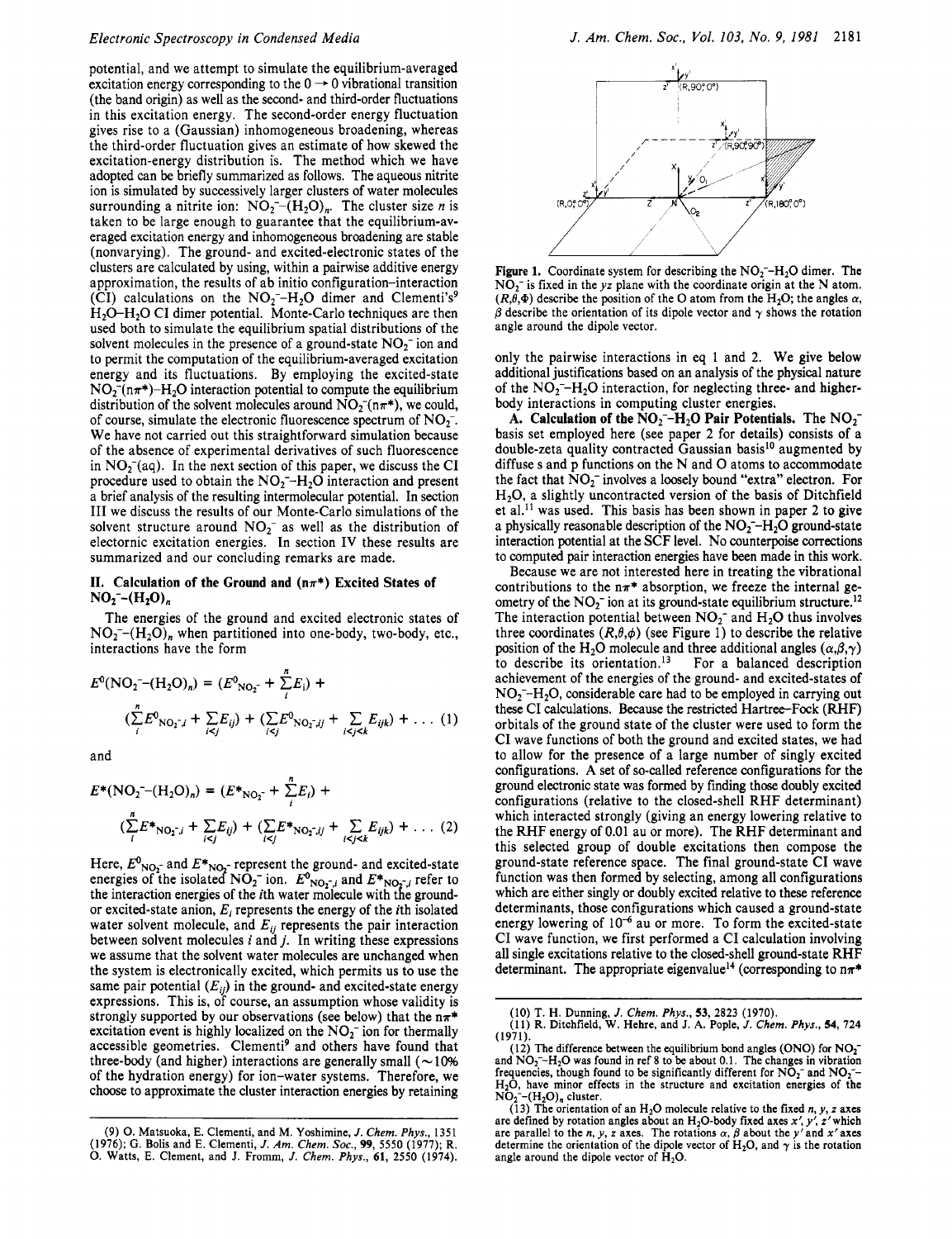

**Figure 2.** Potential-energy curves for the (R,180,0,0,0,0) conformation of  $H_2O$  as a function of R (in bohr). CI(1) and CI(2) refer to the CI energies for the ground and excited electronic states of the dimer.



**Figure 3.** Potential-energy curves for the (R,0,0,180,0,0) conformation of  $H_2O$  as a function of  $R$  (in bohr). CI(1) and CI(2) refer to the CI energies for the ground and excited electronic states of the dimer.

transition) of this "all singles" CI represents an approximate HF energy for this state because the single excitations allow the ground-state RHF orbitals to relax. Those single excitations, whose expansion coefficients are greater than 0.05, were then used to form a reference space for construction of the final CI wave function. We selected, from among all single and double excitations of the excited-state reference space, those configurations which contributed to the excited-state energy by  $10^{-6}$  au or greater. These configuration selection procedures, which typically involved choosing from approximately 15 000 configurations, thereby lead to what we feel is a relatively balanced description of the ground and excited electronic states. We performed such two-state CI calculations (each of which required approximately 4 CPU h on our DEC 20 computer) at 85  $NO<sub>2</sub>-H<sub>2</sub>O$  geometrical arrangements which were found in oure earlier SCF-level investigation to be most important (populated) at room temperature. The ground- and excited-state potential-energy curves as functions of *R* are shown for a few typical conformations of the dimer in Figures 2-4.



Figure 4. Potential-energy curves for the  $(R,150,0,320,0,0)$  conformation of  $H_2O$  as a function of R (in bohr). CI(1) and CI(2) refer to the CI energies for the ground and excited electronic states of the dimer.



**Figure 5.** Representaton of the NO<sub>2</sub><sup>-</sup> and H<sub>2</sub>O molecules used in the model NO<sub>2</sub><sup>-</sup>-H<sub>2</sub>O interaction potential of eq 3. The indexes (4) and (8) designate the position of the pseudoatoms.

Careful analysis of the results of these CI studies supports much of the findings of our previous work (e.g., the existence of primarily electrostatic interactions, strong tendancy of the OH bonds to orient toward the O or N atoms of  $NO_2^-$ , shorter (2.2 Å) O—H<sub>"</sub>O hydrogen bonds than in neutral systems). There are, however, a few differences in the CI- and SCF-level  $NO<sub>2</sub>-H<sub>2</sub>O$  pair potentials which should be pointed out, because they give rise to slightly different predicted structural properties of the  $NO_2^- (H_2O)_n$ clusters. First, the minimum-energy N-to-0 distance predicted by our CI study (6.0 au) is shorter than that obtained in the SCF study (6.5 au). The CI-predicted lowest energy dimer conformation occurs at conformations described by  $(R, \theta, \phi, \alpha, \beta, y) = (6.0,$ 150,0,320,0,0) in contrast to the optimal SCF geometry (6.5, 180, **O,O,O,O).** This difference gives rise to differences in the clusters' solvent radial- and angular-distribution function as shown below. Moreover, the CI-level binding energy for the  $NO<sub>2</sub>-H<sub>2</sub>O$  dimer (27 kcal/mol) is significantly larger than either the SCF binding energy (17 kcal/mol) or the  $H_2O-H_2O$  interaction energy (5 kcal/mol). As is expected, the lowest  $(n\pi^*)$  state of  $NO_2^-$ - $(H_2O)$ is dominated, at all thermally accessible geometries, by configurations involving single excitations of molecular orbitals which are localized on the NO<sub>2</sub><sup>-</sup> moiety. The fact that the surrounding solvent molecules are not involved in the excitation event gives substantial support to oure earlier decisions to approximate the excited cluster's solvent pair potentials given in *eq* 1 and 2 by its ground-state solvent pair potentials  $(E_{ij}, E_i)$  and to assume that the nonpairwise additive contributions to the difference in the cluster's ground and excited electronic states can be neglected.

**B. Analytical Potential for Dimer Ground and Excited States.**  To be able to simulate the equilibrium distribution of the conformations of the cluster, we need to have a simple analytical expression for the  $NO_2^-$ -H<sub>2</sub>O ground- and excited-state pair potentials. We found in paper **2** that the analytical expression of Bernal and Fowler,'s which is the form used by Clementi for

<sup>(14)</sup> Certain geometrical conformations of the dimer contain spatial symmetry. For example, if the dimer has  $C_{2\nu}$  symmetry, the <sup>1</sup>A<sub>1</sub> ground and lowest B<sub>1</sub> excited state correspond to the two lowest states of separate secular problems. **On** the other hand, if the dimer has no spatial symmetry, the first excited state corresponds to the second root of a secular problem.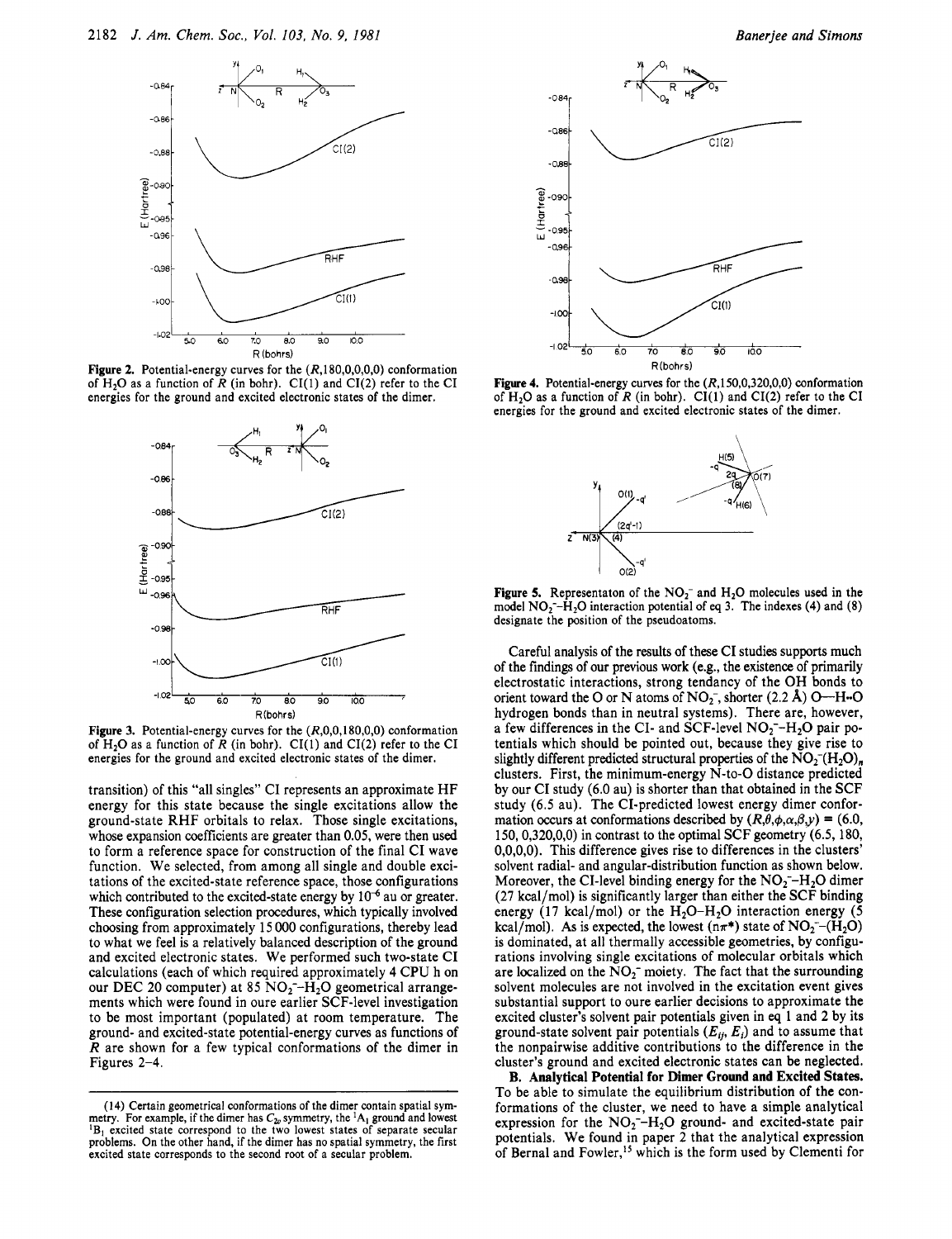Table **I** 

| parameters                  | ground state | excited state |  |
|-----------------------------|--------------|---------------|--|
| q                           | $-2.128804$  | $-5.188833$   |  |
| q                           | 0.379774     | 0.126178      |  |
| а,                          | 35949.3      | 95665.2       |  |
| a,                          | 5.547442     | 0.996711      |  |
| $a_{3}$                     | 290.37       | 245.96        |  |
| $a_{4}$                     | 5.4314       | 0.507892      |  |
| $b_{1}$                     | 3.014744     | 2.925567      |  |
| b,                          | 1.611081     | 3.022993      |  |
| $b_{\scriptscriptstyle{3}}$ | 2.551377     | 1.817563      |  |
| $b_{\rm a}$                 | 2.027696     | 2.019020      |  |
| $r_{34}$                    | 0.2          | 0.2           |  |
| $r_{\rm 28}$                | 0.487741     | 0.487741      |  |

the  $H_2O-H_2O$  pair potential,<sup>9</sup> describes well our RHF-computed energies of  $NO_2^-$ -H<sub>2</sub>O. In this expression, the short-range repulsion between two atoms *i* and *j* is represented in terms of an exponential a  $\exp(-b r_{ij})$ , whereas the long-range attractive potential is expressed as  $q_i q_j/r_{ij}$ . Because it seems that both the ground- and excited-state  $NO<sub>2</sub><sup>-</sup>H<sub>2</sub>O$  interactions are dominated by strong electrostatic interactions, this potential-energy form should be especially relevant. Using this model, we obtain the following expression for the energy of  $NO<sub>2</sub>-H<sub>2</sub>O$  relative to the separated fragment species  $NO_2^-$  and  $H_2O$  (in atomic units with the atomic indices and charges defined in Figure *5.* 

$$
E(\text{NO}_2 - \text{H}_2\text{O}) =
$$
  
\n
$$
qq'\left[\left(\frac{1}{r_{15}} + \frac{1}{r_{16}} + \frac{1}{r_{25}} + \frac{1}{r_{26}}\right) + \frac{4}{r_{48}} - 2\left(\frac{1}{r_{18}} + \frac{1}{r_{28}} + \frac{1}{r_{45}} + \frac{1}{r_{45}}\right)\right] + q\left[\left(\frac{1}{r_{45}} + \frac{1}{r_{46}}\right) - \frac{2}{r_{48}}\right] + a_1 \exp(-b_1 r_{37}) +
$$

 $a_2[\exp(-b_2r_{15}) + \exp(-b_2r_{16}) + \exp(-b_2r_{25}) + \exp(-b_2r_{26})]$  +  $a_3[\exp(-b_3r_{17}) + \exp(-b_3r_{27})] + a_4[\exp(-b_4r_{35}) + \exp(-b_4r_{36})]$ **(3)** 

The same analytic expression is used for the excited-state surface but with different values for the 10 parameters. Nonlinear least-squares fits of our calculated CI energies to this functional form yielded the two sets of parameters given in Table **I.** The precision of these fits can be judged by the values of the standard deviations and the sensitivity parameters  $\Delta S_{\text{K}} = |p_{\text{K}}\partial \chi / \partial p_{\text{K}}|$ , (where  $p<sub>K</sub>$  designates one of the 10 fitting parameters and  $\chi$  is the least squares standard deviation). The standard deviations for the ground and excited state were found to be 0.000002 and 0.000006 au, respectively. The stability parameters  $\Delta S_K$  were used as criteria for stopping the iterative nonlinear least-squares procedure. Convergence was said to be met when all  $\Delta S_K$  reached  $10^{-6}$  or smaller. As a result, we believe that the above functional form represents our computed  $NO<sub>2</sub>-H<sub>2</sub>O$  interaction potentials quite precisely within regions of dimer conformation space which arre likely to be thermally populated at  $T = 300$  K. The fact that we seem to be able to determine, with reasonable precision, 8 nonlinear parameters by using only *85* CI-computed energies indicates that the electrostatics-dominated functional form expressed in eq 3 does represent the  $NO<sub>2</sub><sup>-</sup>-H<sub>2</sub>O$  interaction. We expect that had we attempted to use polynomials in  $R, \theta, \phi, \alpha, \beta, \gamma$ to "fit" our computed energy values, the resultant fit would not have **been** nearly as satisfactory. It should also be mentioned that the values of the ground-state potential-surface parameters given in Table I are reasonably close to those which we obtained in paper **2** by fitting our 128 SCF-level **N02--H20** interaction energies. This fact further supports our belief that we have achieved a physically reasonable fit of our computed energies.

#### **111. Monte-Carlo Simulations of Hydrate Clusters**

Once the CI-level potential energy surfaces for the  $NO<sub>2</sub>-H<sub>2</sub>O$ dimer have been characterized in an analytical form which is appropriate for the thermally accessible regions of conformation space, we **can** move **on** to the Monte-Carlo simulation aspect. *As*  is seen from eq 1, we need to also know the interaction potential between pairs of ground-state water molecules. For this purpose, we have chosen to use the water dimer CI potential surface calculated by Clementi et al? The Monte-Carlo (MC) procedure of Metropolis et a1.16, which we use to study the ground-state equilibrium thermal distribution of various  $NO_2^--(H_2O)_n$  clusters, has been described in detail in paper 2. The ground-state room temperature  $(T = 300 \text{ K})$  equilibrium distribution of  $NO<sub>2</sub>-(H<sub>2</sub>O)<sub>n</sub>$  is achieved as follows: (1) An initial conformation *(i)* is chosen for the *n* water molecules. For larger cluster sizes, the initial conformation has been taken to be close to the equilibrium-averaged conformation of the cluster having one less  $H_2O$ molecule, with an "extra"  $H_2O$  placed in an energetically favorable geometry. We did examine the sensitivity of the predicted properties of these larger  $(n \ge 10)$  clusters to the "starting" position of the nth  $H_2O$  molecules. It was found that by allowing the "new" H<sub>2</sub>O molecule to be moved by the Monte-Carlo process for an aging period of  $\sim 10^4$  passes or moves, it was able to come to equilibrium with the remaining cluster. The resulting equilibrium-averaged properties which are computed did not seem to depend on the starting position of the *n*th  $H_2O$  molecule as long as we allowed the molecule to undergo this aging process. (2) A displacement of one of the water molecules is randomly generated along one of its six geometrical degrees of freedom to give a new conformation *0).* This displacement involves changes either in one of the Cartesian coordinates  $(\delta_x, \delta_y, \text{or } \delta_z)$  of the O atom uniformly distributed on  $(-\Delta, \Delta)$  or in an orientational angle  $\alpha$ ,  $\beta$ , or  $\gamma$  uniformly distributed on  $(-\psi, \psi)$ . The step lengths  $\Delta$  and *J,* were chosen to give approximately *60%* acceptance of the MC passes. (3) The change in the cluster's potential energy  $\Delta E$  (=  $E_i - E_i$ ) is calculated within the pairwise additive approximation by using our ground-state  $NO<sub>2</sub>-H<sub>2</sub>O$  potential function and Clementi's  $H_2O-H_2O$  potential function. (4) If the energy change  $\Delta E$  is negative, the move is accepted; if  $\Delta E$  is positive, the move is accepted with a probability  $exp(-\Delta E/kT)$  and rejected with probability  $[1 - \exp(-\Delta E/kT)]$ . The internal geometries of both  $NO<sub>2</sub>$  and H<sub>2</sub>O are held fixed, because we are not attempting at this stage to examine vibrational (FC) contributions to the absorption line shape.

Repeated application of these MC steps to the conformational arrangements of the cluster  $NO_2^-$ - $(H_2O)_n$  ensures that the sampling of conformations approaches the thermal Boltzmann distribution. **An** unweighted average of a physical property A taken over *t* such conformational points *qi* approaches the thermal average of  $A$ ,  $\langle A \rangle$ , as  $t^{-1/2}$ 

$$
\bar{A}_t \equiv (1/t)\sum_i^t A(q_i) = \langle A \rangle + O(t^{-1/2}) \tag{4}
$$

More detailed discussion of how the choice of "initial" cluster conformation may effect the fiinal results as well as the "maturing" process used to bring such "initial" distributions close to the thermally probable distributions is given in paper **2.** All results reported below involving statistical averages were obtained by averaging over at least  $6 \times 10^5$  MC passes.

The use of this number of MC **passes** is justified for two reasons. First, because we begin the MC calculation for a cluster of size *n* using geometrical information for the cluster of size  $n - 1$ , it is perhaps more appropriate to consider the *total* number of passes which lead up to those used **on** the *n* cluster. **On** this basis, we have used *more than*  $6 \times 10^6$  passes rather  $6 \times 10^5$ . Secondly, we observed **no** appreciable changes in the first, second, and third moments of the excitation-energy distribution (Figure 13) as the number of MC passes was increased beyond  $6 \times 10^5$ . This indicated that the heat capacity of our molecular cluster has also converged. We therefore feel that our computed excitation-energy distribution has converged and  $6 \times 10^5$  MC passes is indeed adequate when used in the manner outlined above. In point of

**<sup>(15)</sup>** J. D. Bernal and F. D. Fowler, J. Chem. Phys., **1, 515 (1933).** 

<sup>(16)</sup> N. Metropolis, A. W. Metropolis, M. N. Rosenbluth, **A.** H. Teller, and **E.** Teller, *J. Chem.* Phys., **21, 1087 (1953).**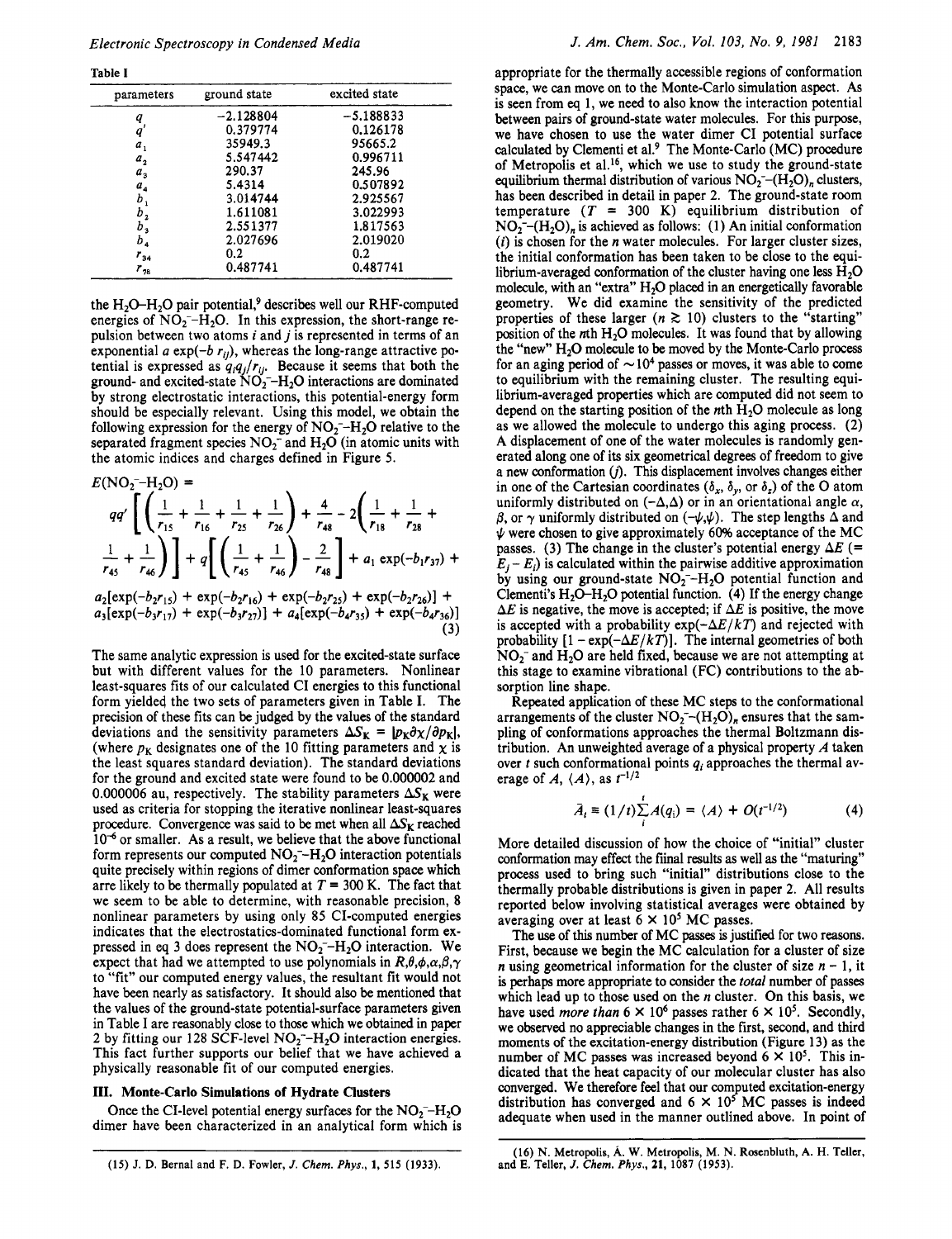

**Figure 6.** *R* distribution for  $n = 6$ .

fact, we have used more than  $10<sup>6</sup>$  passes for clusters of size 20 and larger.

Although the MC procedure has been widely used in the literature to calculate bulk thermodynamic properties (heat capacities, entropies, etc.), spectroscopic (transition) properties such as excitation energies and their fluctuations have not been frequently examined. At first sight, the evaluation of such transition properties might seem to be beyond the scope of the MC procedure, since these quantities involve both ground- and excited-state interactions with the solvent. However, the electronic transition is a short-time process on the time scale of vibrational, rotational, and translational motion of the cluster. Since we are not interested in following the subsequent fluorescence or decay of the excited ion, we need only simulate the ground-state equilibrium spatial distribution of the cluster. The electronic excitation energy at each conformation is used only to compute the average excitation energy (corresponding to the  $0 \rightarrow 0$  vibrational transition) and its fluctuations. The standard MC simulation can thus be straightforwardly applied to evaluate the average excitation energy and its fluctuations as

 $E_{ex}$  =

$$
(E_{\text{NO}_2} - E_{\text{NO}_2}) + \frac{1}{N} \sum_{i}^{N} \sum_{i}^{n} (E^*_{\text{NO}_2 \bar{i},i} - E_{\text{NO}_2 \bar{i},i})_i \equiv \frac{1}{N} \sum_{i}^{N} E_{\text{ex},i}
$$
\n(5)

$$
\sigma_2^2 = \langle (E_{\text{ex}} - \bar{E}_{\text{ex}})^2 \rangle = \frac{1}{N} \sum_{i}^{N} (E_{\text{ex},i} - \bar{E}_{\text{ex}})^2 \tag{6}
$$

and

$$
\sigma_3^3 = \langle (E_{\text{ex}} - \bar{E}_{\text{ex}})^3 \rangle = \frac{1}{N} \sum_{i}^{N} (E_{\text{ex},i} - \bar{E}_{\text{ex}})^3 \tag{7}
$$

The average excitation energy of the aqueous  $NO<sub>2</sub><sup>-</sup>$  (aq) system can be simulated by progressively increasing the cluster size *n* until this property  $(E_{ex})$  stabilizes, i.e., until further increase in *n* does not alter  $E_{ex}$ . This procedure should converge because the electron which is excited is highly localized on the nitrite ion.

As a byproduct of the MC studies we also gain valuable information about the shapes of these small clusters as expressed in terms of the positions  $(R, \theta, \Phi)$  of the water molecules around the  $NO<sub>2</sub><sup>-</sup>$  ion. Because we have already reported such results in paper 2 where we used the RHF-level  $NO<sub>2</sub><sup>-</sup>-H<sub>2</sub>O$  pair potential, we shall only briefly outline the highlights of some of our present findings (using the CI  $NO<sub>2</sub>-H<sub>2</sub>O$  potential) relating to the cluster structures.

For clusters involving five or few water molecules, we find the formation of part of the first hydration layer to involve water molecules distributed in the  $\theta > 90^\circ$  hemisphere. For the six-water cluster, whose radial and angular distribution functions are shown in Figures 6 and **7,** we find substantial probability of finding the sixth  $H_2O$  near  $R \simeq 7$  au and  $\theta > 90^\circ$ . This hints that the second hydration layer *seems* to begin to form behind the incomplete first layer before the  $\theta$  < 90° component of the first hydration shell is filled.19 This unusual result is not an artifact of where we placed the sixth H<sub>2</sub>O molecule to begin the MC simulation. We found that even when the sixth  $H_2O$  molecule was put into the  $\theta < 90^\circ$ 











**Figure 9.**  $\theta$  distribution for  $n = 15$ .

region close to the N atom of the  $NO<sub>2</sub>$ , it moved during the MC process to the  $\theta > 90^{\circ}$  region. This somewhat surprising behavior of the  $n = 6$  cluster can be interpreted in terms of the anisotropy of the  $NO<sub>2</sub>-H<sub>2</sub>O$  pair potential and the relative strengths of the **N02--H20** (27 kcal/mol) and **H20-H20** interactions *(5* kcal/ mol). The tendency of the sixth water molecule to reside near  $R \sim 7$  au (i.e., in the second hydration layer) with  $\theta > 90^{\circ}$  is due to a local cooperative effect involving the first five water molecules which cause the  $\theta$  < 90° hemisphere to be less attractive to an "incoming" sixth water because of the repulsive dipole-dipole interactions they present to an approaching sixth water.

The features which characterize the  $(n \ge 6)$  clusters can be summarized as follows:

(i) As successively more  $H_2O$  molecules are added, they fill both the  $\theta$  < 90° part of the inner hydration shell as well as the second hydration shell (again, the  $\theta > 90^{\circ}$  portion is filled first). As *n* grows, the water molecules present in the inner hydration shell increasingly populate the  $\theta$  < 90° regions.

(ii) The anisotropy of the  $NO<sub>2</sub>-H<sub>2</sub>O$  potential is further manifested in the existence of a pronounced third hydration layer near  $R \simeq 10$  au as is illustrated in Figure 8 for the radial distribution of the 15 water cluster.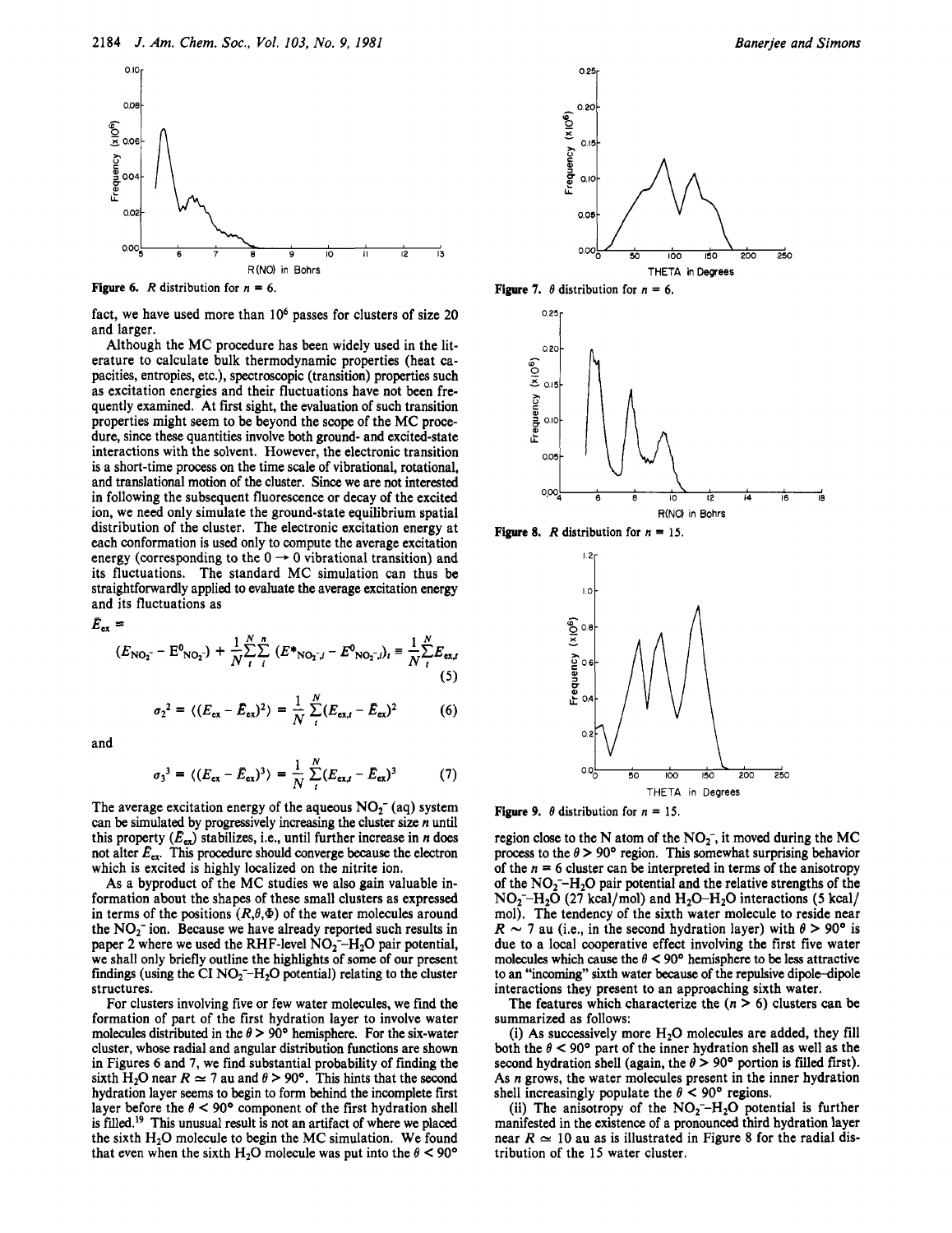

**Figure 10.** *R* distribution for  $n = 25$ .



**Figure 11.**  $\theta$  distribution for  $n = 25$ .



**Figure 12.** Behavior of total ground-state energy differences  $\overline{\Delta E}_n = \overline{E}_n$ .  $-\overline{E}_{n+1}$  (hartree) as a function of the cluster size, *n*.

(iii) Once *n* has reached 15, the  $\theta$  distribution (Figure 9) shows that the  $NO<sub>2</sub>$  ion is surrounded by at least one complete layer of water molecules. The fact that the  $\theta$  distribution for  $n = 15$ displays significant structure indicates that the strong  $NO<sub>2</sub>-H<sub>2</sub>O$ interaction has a substantial influence on even the  $15 H_2O$ molecule. The *R* and  $\theta$  distributions for  $n = 25$  (Figures 10 and 11) show that the outer H<sub>2</sub>O molecules residing in the  $10 \le R$ < 16 au range are comparatively loosely bound.

To examine the trend in the hydration energies as a function of the cluster size *n*, we show in Figure 12 the differential energy increment  $\Delta E_n^0 = E_n^0 - E_{n+1}^0$  for  $5 \le n \le 25$ . Since  $\Delta E_n^0$ corresponds to the energy required to remove the  $(n + 1)$ <sup>st</sup> water molecule from the  $NO_2^--(H_2O)_n$  core, it should tend, for large *n* [where our results are assumed to simulate the  $NO<sub>2</sub><sup>-</sup>$  (aq)], to a constant value. As Figure 12 shows by  $n \approx 25$  a stable value of  $\Delta E_n^0$  is indeed obtained. Castleman et al.<sup>5</sup> and Kebarle et al.<sup>6</sup> have measured the differential enthalpy change  $\Delta H_n^{\circ}$  (=  $H_n^{\circ}$  –  $H_{n+1}$ <sup>o</sup>) for small  $NO_2^-$ - $(H_2O)$ , clusters for  $n = 1,2,3$ . In paper **II** we performed similar MC simulations on small  $NO_2 - (H_2O)$ , clusters, by using our SCF-level **NO2--H20** dimer potential. The resultant  $\Delta E_n^0$  vs. *n* curve which is shown in paper 2 is found to

Table II. Distribution of  $n\pi$ <sup>\*</sup> Excitation Energies and Their Fluctuations

| n                                                                             |      | 15   | 20   | 25   |  |
|-------------------------------------------------------------------------------|------|------|------|------|--|
|                                                                               | 3.11 | 3.08 | 3.08 | 3.07 |  |
| $\overline{E}_{\texttt{ex}}$ , eV<br>$\sigma$ <sub>2</sub> , cm <sup>-1</sup> | 812  | 809  | 808  | 808  |  |
| $\sigma_3$ , cm <sup>-1</sup>                                                 | 342  | 200  | 176  | 210  |  |

be remarkably parallel to the experimental  $\Delta H_n^{\circ}$  curve of Castleman et al. Thus, it might be expected that **our** predicted differential energies of hydration for larger  $(n \geq 3)$  clusters could be reasonably reliable.

The main differences in the structure of clusters as predicted by using the CI- and SCF-level description of the interaction potentials are that (i) the water molecules in the CI description are packed closer to the  $NO_2^-$  ion, as seen by the radii of the first hydration layers (R  $\simeq$  5.8 au for the CI potential and R  $\simeq$  6.8 au for the RHF potential) and (ii) the water molecules as described by the CI potential have smaller flexibility of movement in the radial and angular degrees of freedom as reflected in the narrower peaks of the  $\overline{R}$  distribution and in the structure displayed the  $\theta$ distribution even for  $n = 6$ . These observations can be understood in terms of the differences in the CI- and RHF-potential surfaces discussed in section 111. The lowest energy conformations of the CI surface lie in the range of  $90^{\circ} \le \theta \le 150^{\circ}$  at  $R = 6.0$  au, whereas the RHF surface has its low-energy regions near  $R =$ 6.5 au and  $\theta = 180^{\circ}$ . The rigidity of the water molecules around the nitrite ion is due to the fact that the CI surface is generally "deeper" and has a much larger binding energy than the RHF surface.

**Distribution of Electronic Tramition Energies** Given the insight that the structures of the above discussed clusters have given **us,**  we can now move **on** to discuss the results of our MC simulation of the  $n\pi^*$  transition energy and its fluctuations. As we discussed earlier, MC simulations were performed for progressively larger clusters until the equilibrium averages of these quantities are unchanged.

To emphasize how various fluctuations in the electronic excitation energy contribute to the spectral line shape, we recall from **paper** 1 that the Fourier transform of the electric dipole correlation function involves inhomogeneous broadening of each vibrational line caused by fluctuations in the solvent molecules' instantaneous positions. In the theory of optical absorption spectra developed by us in paper 1, **Kubo's** cumulant expansion technique was employed within a short-time approximation to write the time dependence of the electric dipole correlation function (CF) as  $CF =$ 

$$
\exp\left[-\frac{i}{\hbar}E_{\text{ext}}t-\left(\frac{1}{2!}\right)\left(\frac{\sigma_2^2}{\hbar^2}\right)t^2+\left(\frac{i}{3!}\right)\left(\frac{\sigma_3^3}{\hbar^3}\right)t^3\ldots\right](8)
$$

where  $\sigma_2^2$  and  $\sigma_3^3$  are the quadratic and cubic fluctions in the excitation energy given in eq 6 and **7.** The Fourier transform of the first term in eq 8 gives a " $\delta$ -function" spectrum, whereas the inclusion of the second term yields a Gaussian broadening of each of the vibrational lines. The cubic and higher order fluctuation terms have **been** neglected in most treatments of bulk equilibrium statistical mechanical properties. In our present MC calculations, the results of which we describe below, we calculated these cubic fluctuations for various cluster sizes. This study hence provides **us** with a unique opportunity to examine how significant these cubic fluctuations are in determining the spectral line shape.

Table I1 shows the equilibrium averaged values of the excitation energy as well as the quadratic and cubic fluctuations as functions of the cluster size. It should be noted that for  $n = 25$ , all of these transition properties have become quite stable and hence may be used to approximate the  $NO_2^-$  (aq) values. As should be apparent from the *R* and  $\theta$  distributions for  $n = 6$  shown in Figures 6 and **7** and the potential surfaces shown in Figures **2-4,** the excitation energy and fluctuations would not be expected to be stable for such small cluster sizes; the completion of the hydration layers which have significant effects on the distribution of  $NO<sub>2</sub>$ <sup>-</sup> electronic excitation energies is not achieved until  $n > 20$ . Figure 13 shows